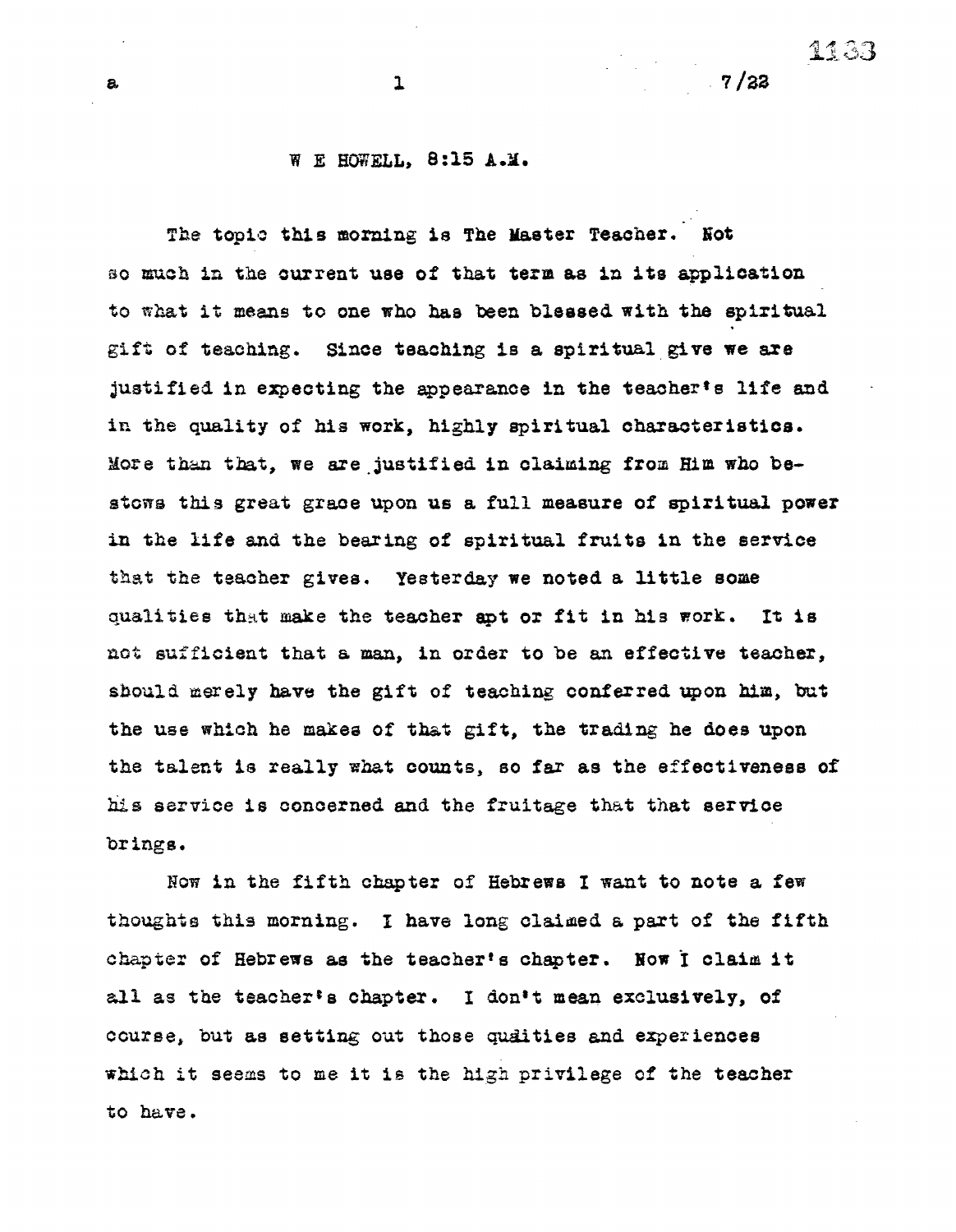1134

**a** 2 7/22

**In the fourth chapter and fifteenth verse, leading up a little bit to the fifth chapter, we have that statement which we all so greatly value and quote so much: \*For we have not a high priest which cannot be touched with the feelings of our infirmities, but was in all points tempted like as we are, yet without sin.\* Then the fifth chapter begins delineating the qualities of the high priest. Now recently in reading in the book Education, I got rather a new idea from this chapter, to which I wish to call attention, where this fifteenth verse of the fourth chapter is quoted. It is on page 78, under the chapter The Master Teacher, or rather the Master Teacher under the general chapter, The Teacher Sent from God.** 

**\*He who seeks to transform himanity, must himself understand humanity. Only through sympathy, faith, and love, can men be reached and uplifted. Here Christ stands revealed as the Master Teacher. Of all that ever dwelt on the earth, He alone has perfect un** de**rstanding of the human soul. \* Our understanding of that soul, then, will depend upon the connection we have with the Master Teacher, and the light that shines upon our own vision and our own experience. Then it goes on, \*He have not an high priest (Master Teacher, for it presents here the teacher) We have not a master teacher that can not be touched with**  the feeling of our infirmities." Not only our personal individ**ual infirmity, but our infirmity as teachers, our infirmities in appropriating and trading upon the gift of teaching. He is touched with the feeling of our infirmity because of the teacher's experience that looms large in him. But he path been tempted like as we are. Then reading on in the fifth chapter with that**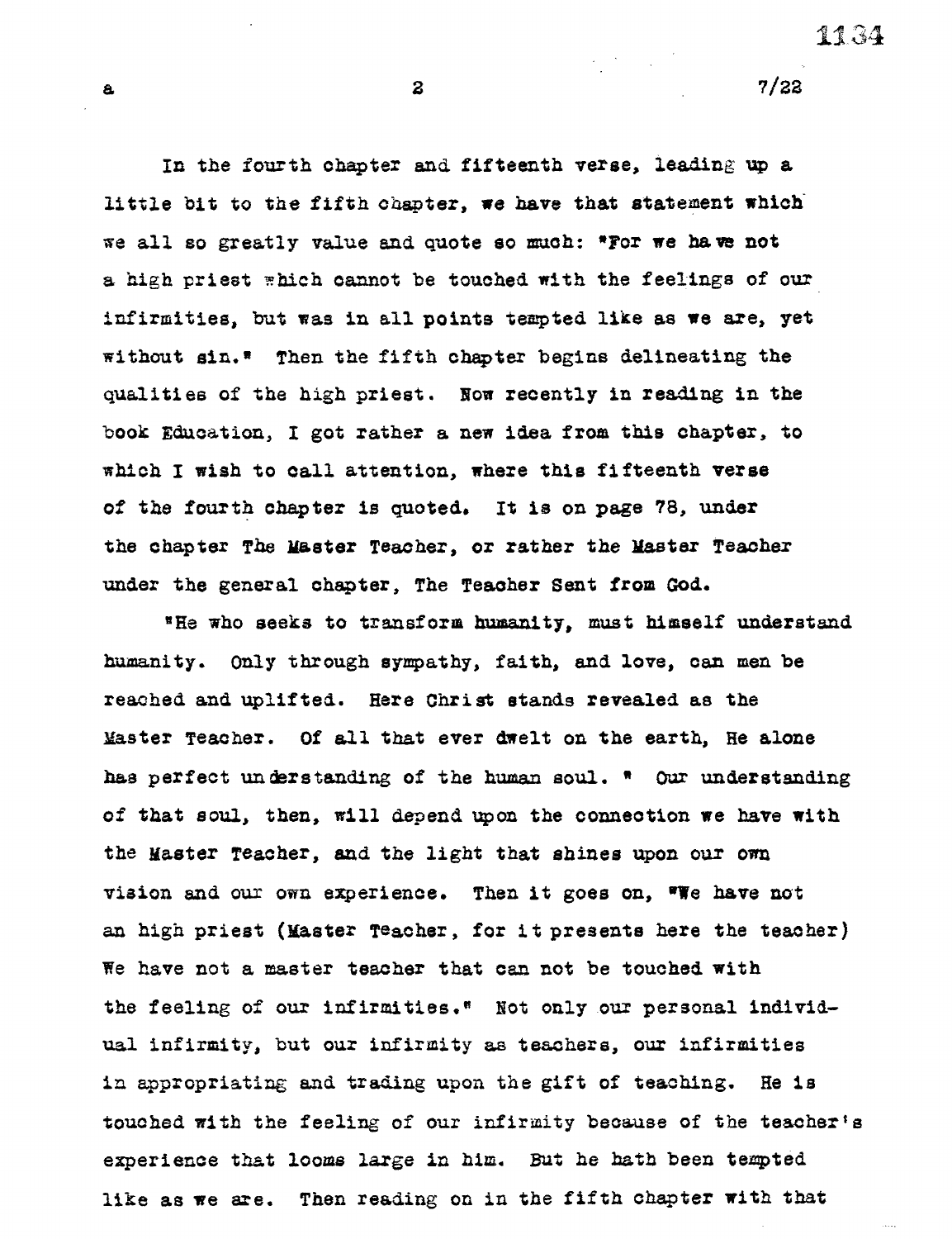thought in mind, beginning with the first verse and substituting the idea of Master Teacher for High Priest. I do not believe that this in any sense misappropriates this language. "For every Masten Teacher taken from among men is ordained" for what purpose? for man. In what things? In the things pertaining to God, that he may offer both gifts and sacrifices for sin. This is referring to whom? The Master Teacher, the one chosen from among men, who can have compassion on what class? Compassion on the ignorant. What a high quality for the teacher to cultivate, compassion on the ignorant. On them that are where? Out of the way. Another marked quality in the teacher. Those who are reckless, those who do not pursue the course that they ought to as students under our instruction, compassion on them that are out of the way. Why does the Master Teacher exercise those qualities? For that he himself also is compassed with infirmities. Put that together with the statement that the great master teacher, the Head of us all, is touched with the feeling of our infirmities, how then ought we to be touched with the infirmities of those with whom we deal? And by reason hereof he ought to do what? He ought as for the people, so also for himself, to offer for sins. Now in the service of the high priest chosen from among men, he must make an offering for etas himself, because he is among the class of sinners to whom pertains the grace of Christ. So the teacher, as he pursues his work, must draw from heaven first that experience of forgiveness of sin and acceptance of fresh power daily in order that he may be an acceptable teacher in pointing those under his instruction to the same source to draw from upon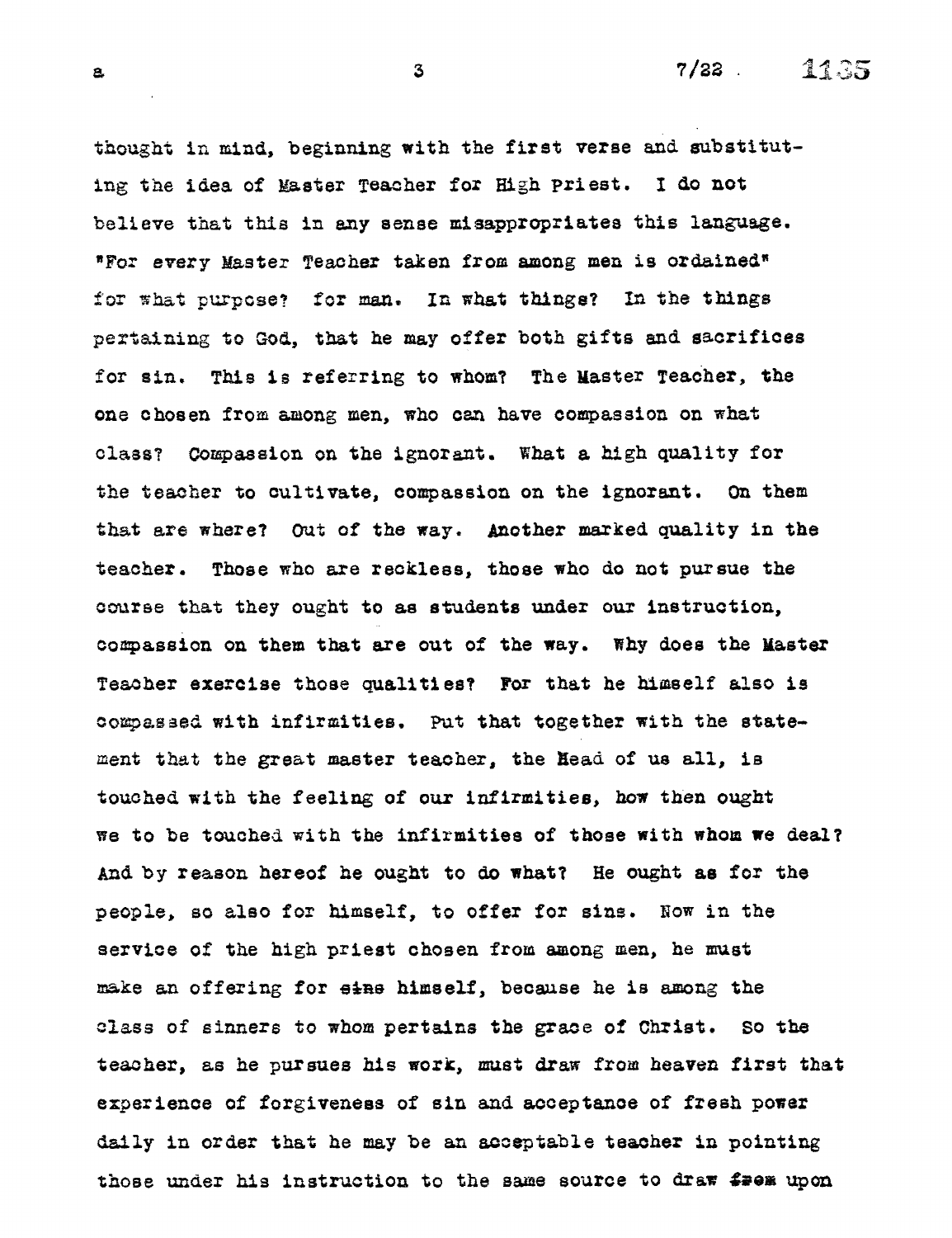**a**  $\frac{1135}{4}$ 

that same power. And no man taketh this honor to himself, but **he that is called of God, as else was Aaron. Ebro we touch upon the divine call as such, the divine call of the priest, the divine call of the teacher, the divine unction of the high priest, the divine unction for the teacher who is master in his profession. So also Christ glorified not himself to be made an high priest -- to be made a Master Teacher. No teacher will glorify himself because of his standing or his rank or his calling. But he that said unto him, Thou art my Son, today have I begotten thee. Then in the seventh verse, speaking now evidently of the Master Teacher Christ, Who in the days of his flesh when he had offered up prayers and supplications with strong crying and tears unto him that was able to save him from death, and was heard in that he feared. The example for the teacher who has the real heart burden for others under his care. Though he were a Son, and that the Son of God, yet learned he obedience how? By the things which he suffered. The element of suffering that must come into the experience of the teacher to perfect him as such. And being made perfect, he became the author of salvation unto all thew that obey him.** 

**Now coming down to the twelfth verse, Paul reasons like this: For when for the time ye ought to be teachers, ye have need that se one teach you again whiek-ke-tae -- not yet\*which be,\* but that one teach you again the first principles of the oracles of God. Direct object here. Teach you again the first principles of 'the oracles of God, and are become such as have need of**  milk, and not of strong meat. For everyone that useth milk is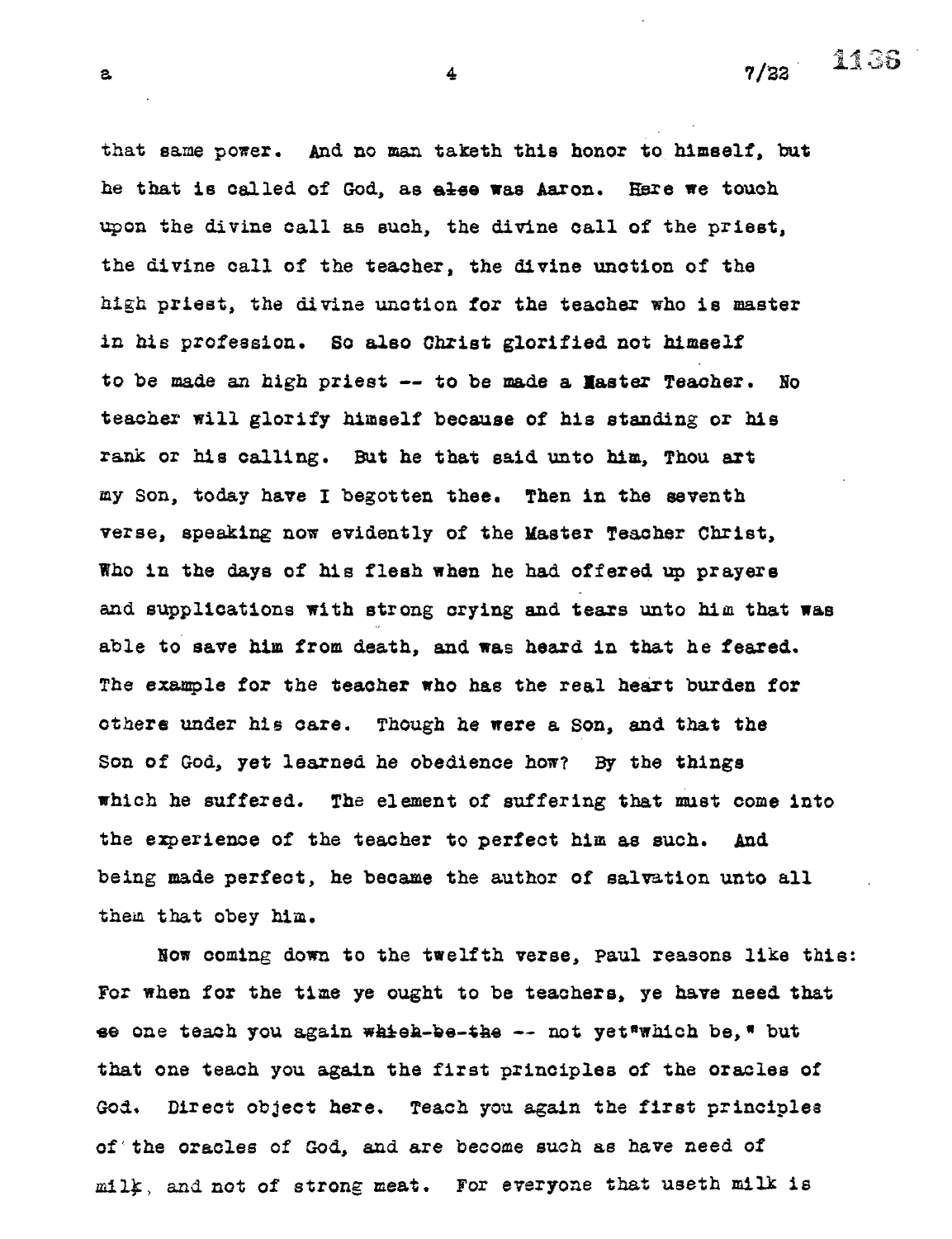**a** 5 5 7/22  $\frac{11.37}{ }$ 

**unskilful** *in* **his word of righteousness, for he is a babe, that is, not developed. Now this language is very strong. I donft want to misapply it, but as we have studied on this question from** 

**the very first day on, and Ihave carried it in my teaching experience long, the effect of it has been upon my heart to make would me feel that Ii,need to go back to the first principles of what makes up an efficient teacher in the service of God. That I would need to review what those qualifications are, and the sources on which the teacher may draw, what spirit should characterixe his work, and how to become really a true representative of the Master Teacher in the work he has given me to do as one whom he wants to use for the salvation of others.** 

**And the last verse, But strong meat belongeth to them that**  are of full age, as it expresses it here, mature, those who **by reason of use, bhat is, by experience, have their senses exercised to discern both good and evil. That is the experience that my soul longs for in a much fuller degree. I feel like a**  child in the face of the great truth that is raised up in that word. I feel as if I were just taking my primer lesson when I lock out on thewwest vast ocean of truth that yet lies before me. And I want to say, brethren, that it humbles my spirit, my heart, when I consider how very little I really **know of Christ in the full meaning of the truth tint is available to me to know. I feel unworthy of being a teacher, of occupying a high and holy office like that sacred office that it is, but I know, as was brought out yesterday, that my strength lies in**  drinking deeply of the grace of God that he offers me so **freely** and in **a more vigorous and more faithful and persistent**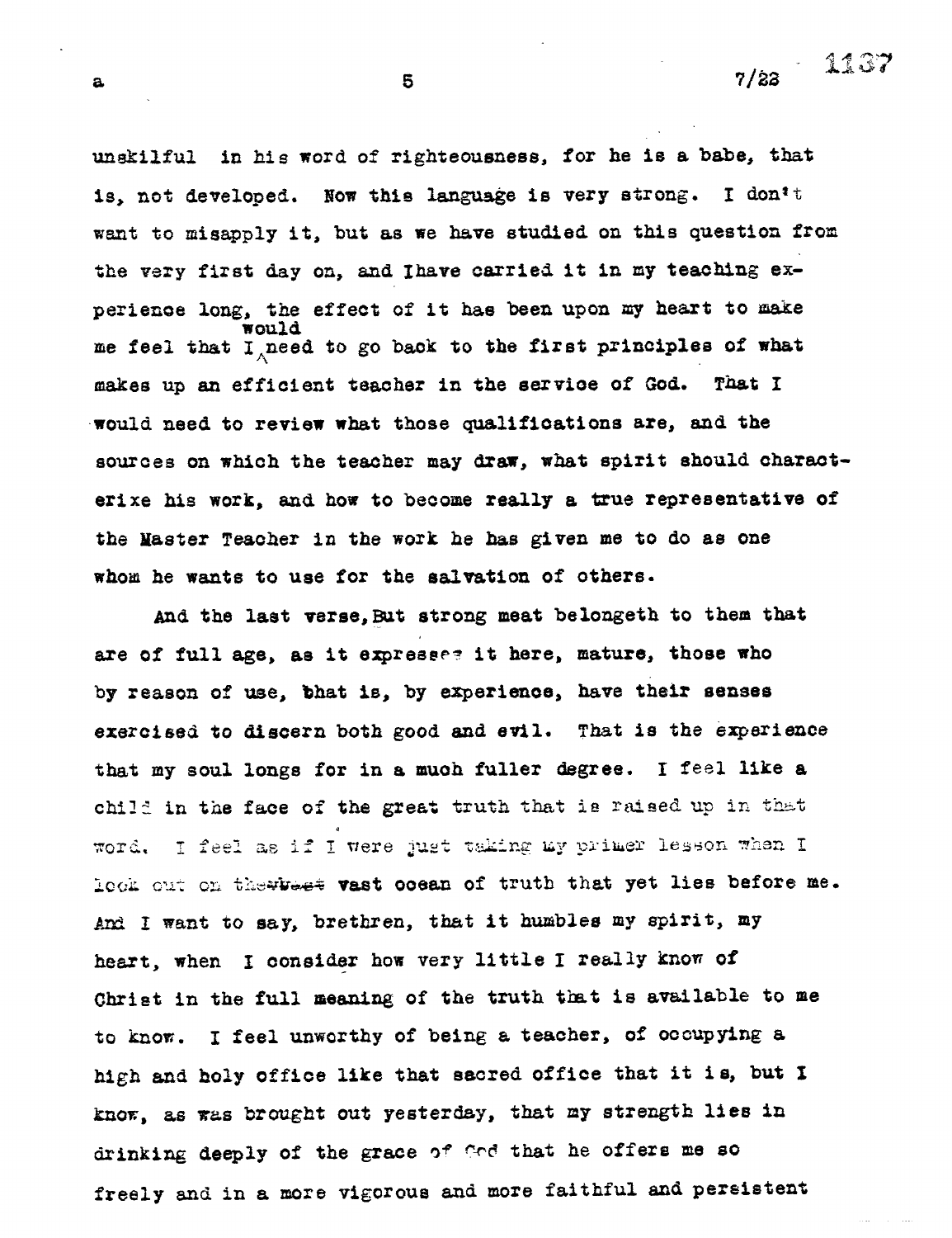exercise of my mental faculties, and my sense, as suggested here, to discern good and evil, and to discern truth and to bring it out, and above all, to have those principles of truth embodied in my own life so that they may be a concrete illustration of what truth is, for you remember it was said of Jesus that what he tuught he was, and what he saught-ke-was was he taught. There was no conflict between the two. Perfect harmony between what he said and what he did, between all he taught and all he dia. In face the most effective kind of teaching is that kind that is lived.

I will not take more time this morning, for I want the time to be yours.  $-$ 

a 6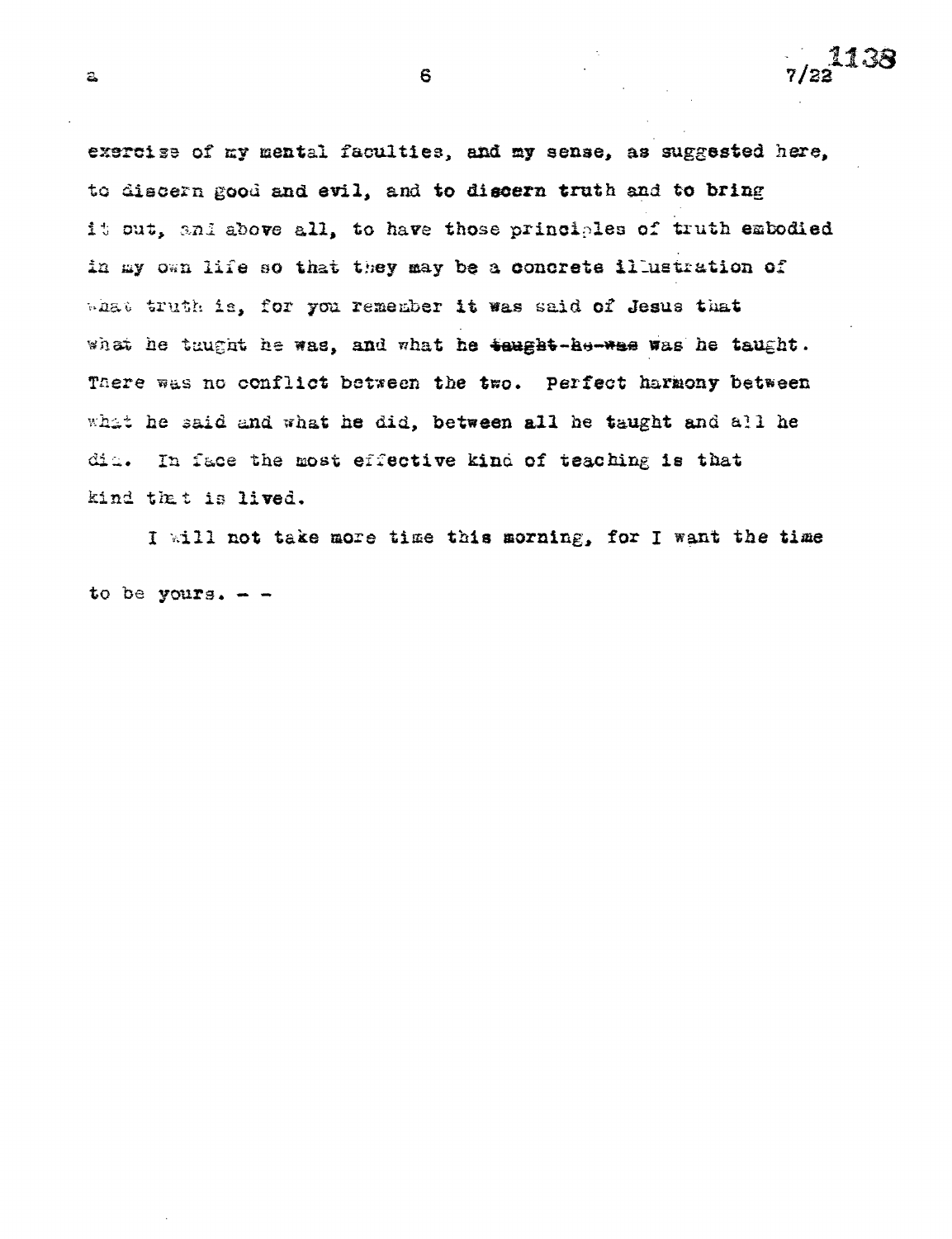Professor Prescott continued his study of yesterday. 1139

**There was one feature of the discussion that I did not get to yesterday. Without taking time for a general review, I will say only this, that there is this close connection between God's provideuces in history and the fundamental ideas of the gospel in the manifestation of the character of God in the person of His Son. I would like to call attention to a turning point in history that I**  think is of great importance and has a wide bearing, and that is the **crisis that** *came* **in the 4th year of Jehoiakim and its effect upon**  history, and therefore its effect upon our study of this.

**Let us read the following scriptures.** *Jer.* **36:1-3:** 

**\*And it came to pass, in the fourth year of Jehdakim, the son of Josiah king of Judah, that this word came unto Jeremiah form the Lord, saying, Take thee a** *roll* **of a book, and writer therein all the words that I have** *spoken* **unto thee against** *Israel, and against*  **Judah,** *and against all* **the nations, from** *the* **day I epake unto thee, from the days of Josiah, even unto this day. It may be that the house of Judah will hear all the evil which I purpose to do unto tam; taat they** *may return* **every man from his evil way; that I may forgive their iniquity and their sin.\*** 

**This was God's last effort to save Judah. Hie last effort was**  to sum up all the warnings that had been given and put them in writ**ing and make a supreme effort to make a halt to their iniquity that he might be able to forgive tine it sin instead of punishing their sin** 

9th and 10th verses: "And it came to pass in the fifth year of **Jehoiakim the son of Josiah king of Judah, in the ninth month, that** 

**BPF** 7-22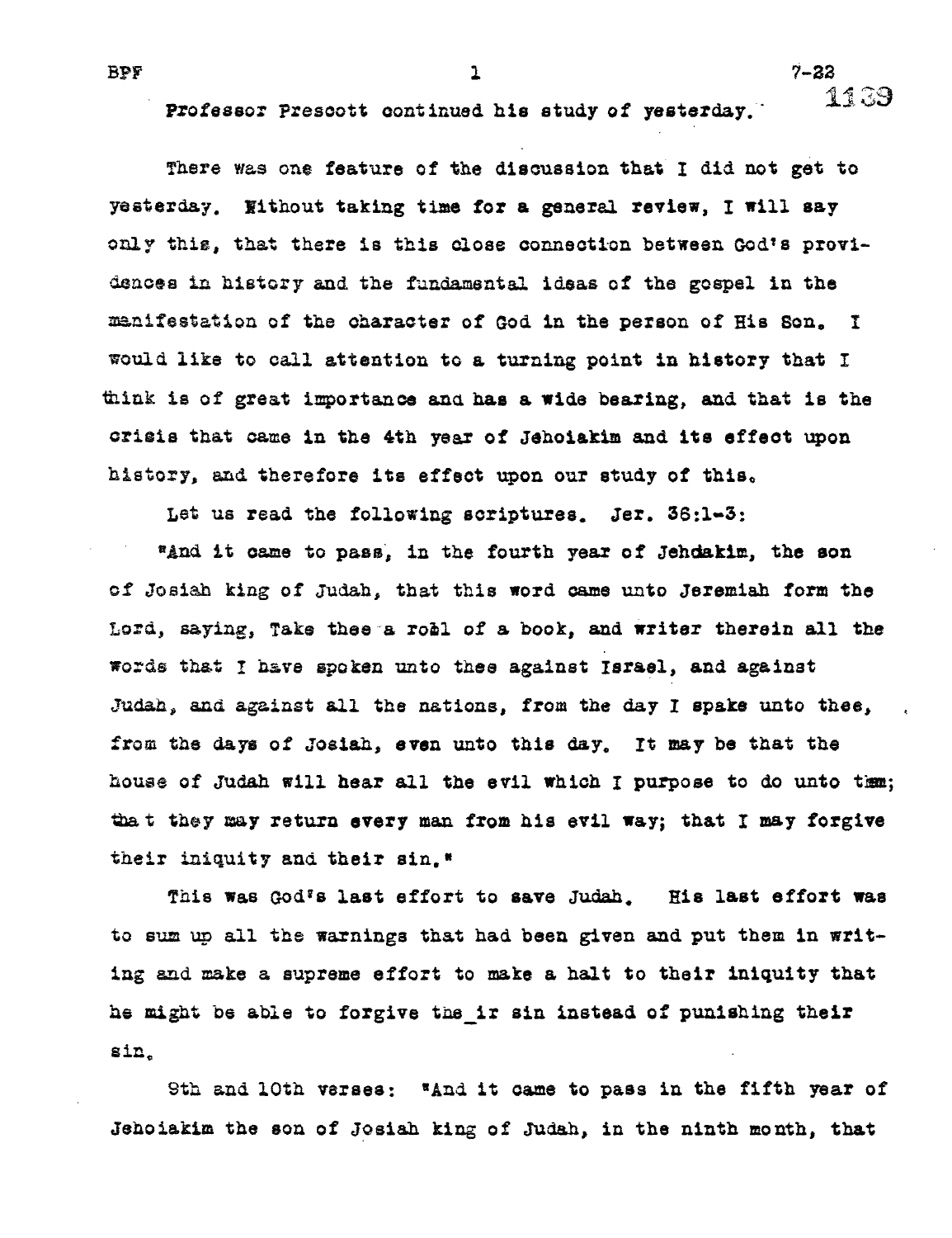they proclaimed a fast before the Lord to all the people in Jerusalem and **to all the people that came from the cities of Judah unto. Jerusalem. Then read Baruch in the book the words of Jeremiah** *in* **the house of the Lord, in the chamber of Gemariah the son of Shaphan the scribe,**  in the higher **court**, at the entsy of the new gate of the Lord's house, **in the ears of all the people.\*** 

First came God's command to Jeremiah to have the warnings written **out; then they were read to the people.** 

**verses 15, 16: \*And they said unto him, Sit down row, and read it in our ears, So Baruch read it** *in* **their ears. Now it came to pass, when they had heard all the words, they were afraid, both one**  and other, and said unto Barush, We will surely tell the king of all **these words.\*** 

**Verse 21: \*So the king sent Jehudi to fetch the roll: and he took it out of Elishama the scribe's chamber: and Jehudi read it in the ears of the king, and in the ears of all the princes which stood beside the king.\*** 

**Just notice how this reading was to the people, the king and the princes. What was the result of it?** 

**Verses 33-25: \*And it came to pass, that when Jehudi had read three or four leaves, he cut it with the penknife, and cast it into the fire that was on the hearth, until all the roll was consumed in the fire that was on the hearth. Yet they were not afraid, nor rent their garments, neither the king, nor any of his servants that**  heard all these words. Nevertheless Elnathan, and Delaiah, and **Gemariah, had made intercession to the king that he would not burn the roll; but he would not hear tnem.\*** 

**Now what happened as the result of that?** 

**BPF** 2  $7-22$  11.40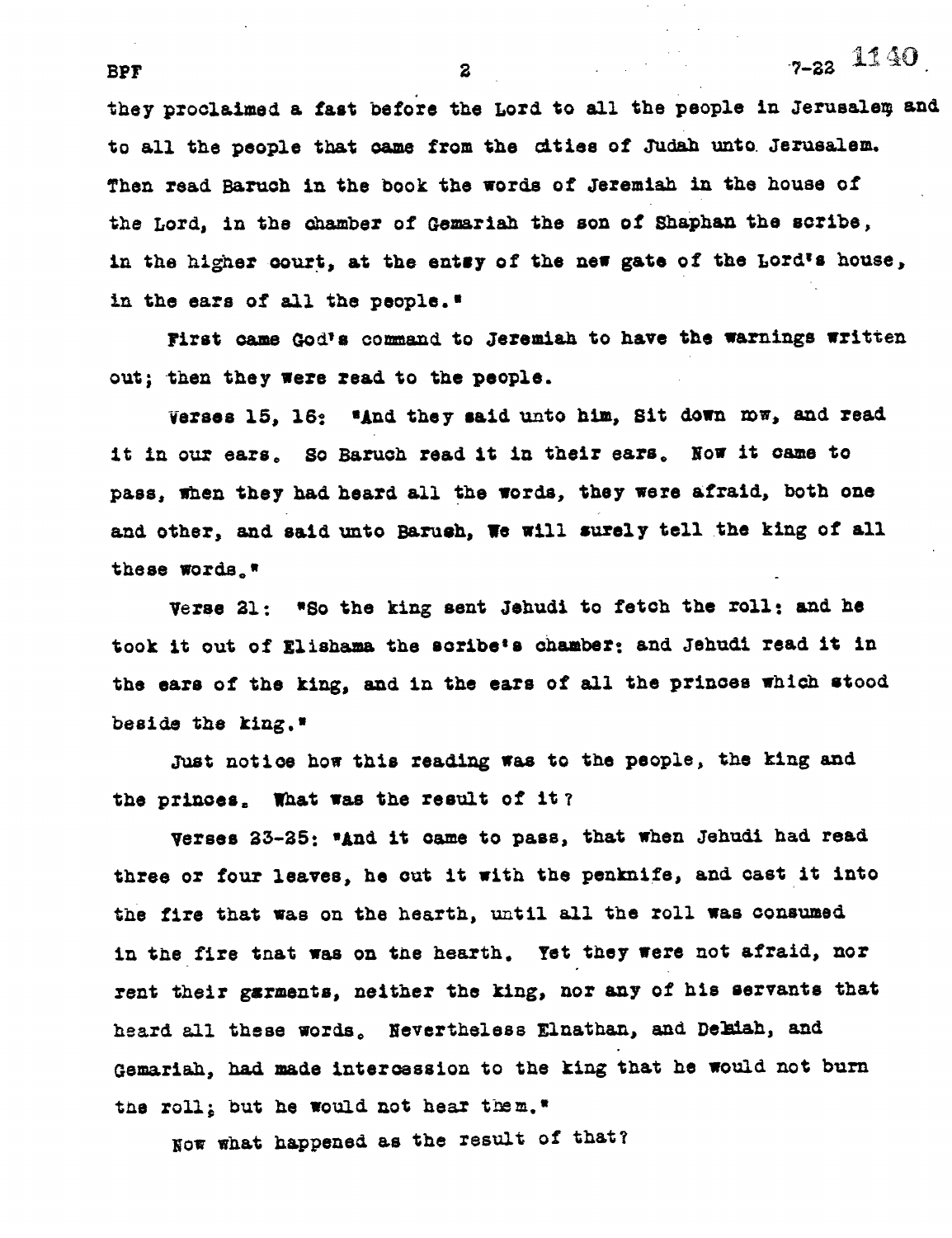**Jer. 25:1: \*The word that came to Jeremiah concerning all the people of Judah in the fourth year of Jehdakim the son of Josiah king of Judah, that was the first year of Nebuchadrezzar king of Babylon.\*** 

The fourth year of *IRIEIERRI* Jehoiakim was the first year of **Nebuchadnezzar. In the fourth year the roll was written, in the fifth year it was called to the attention of the people and the princes and the king himself, and the king, as representative of the nation, out the roll in pieces and cast it into the fire. He absolutely** *rejected* **the counsel of the Lord. That was in the fifth year of Jehoiakim, and the fifth year of Jehoiakim would be the second year of Nebuchadnezzar,** 

**Now Daniel 2:1: in the second year of the reign of Nebuchadnezzar, Nebuchadnezzar dreamed dreams, wherewith his spirit was troubled, and his sleep brake from him. Then we have the dream of the secamd chapter and the interpretation. What is the significance of all this?--A final effort on the part of God to save His people**  from the Babylonish captivity and their dispersion. That effort was **officially rejected by the king** *in* **the fifth year of Jehoiakim, and that fifth year was the second year of Nebuchadnezzar. When that final counsel of God was thus officially rejected—and we might say**  that God was insulted by the king, for His word was cast into the fire and burned--then came this dream that God gave Nebuchadnezzar **and this interpretation of the dream. And then what followed?** 

**At this Very time a part of the captives were down in Babylon, kit the utter destruction of Jerusalem had not been accomplished. Then comes the is dream and the interpretation concerning the kingdoms that were to follow. Take these with the statement in Jer. 25:9:** 

**3** 

 $11.41$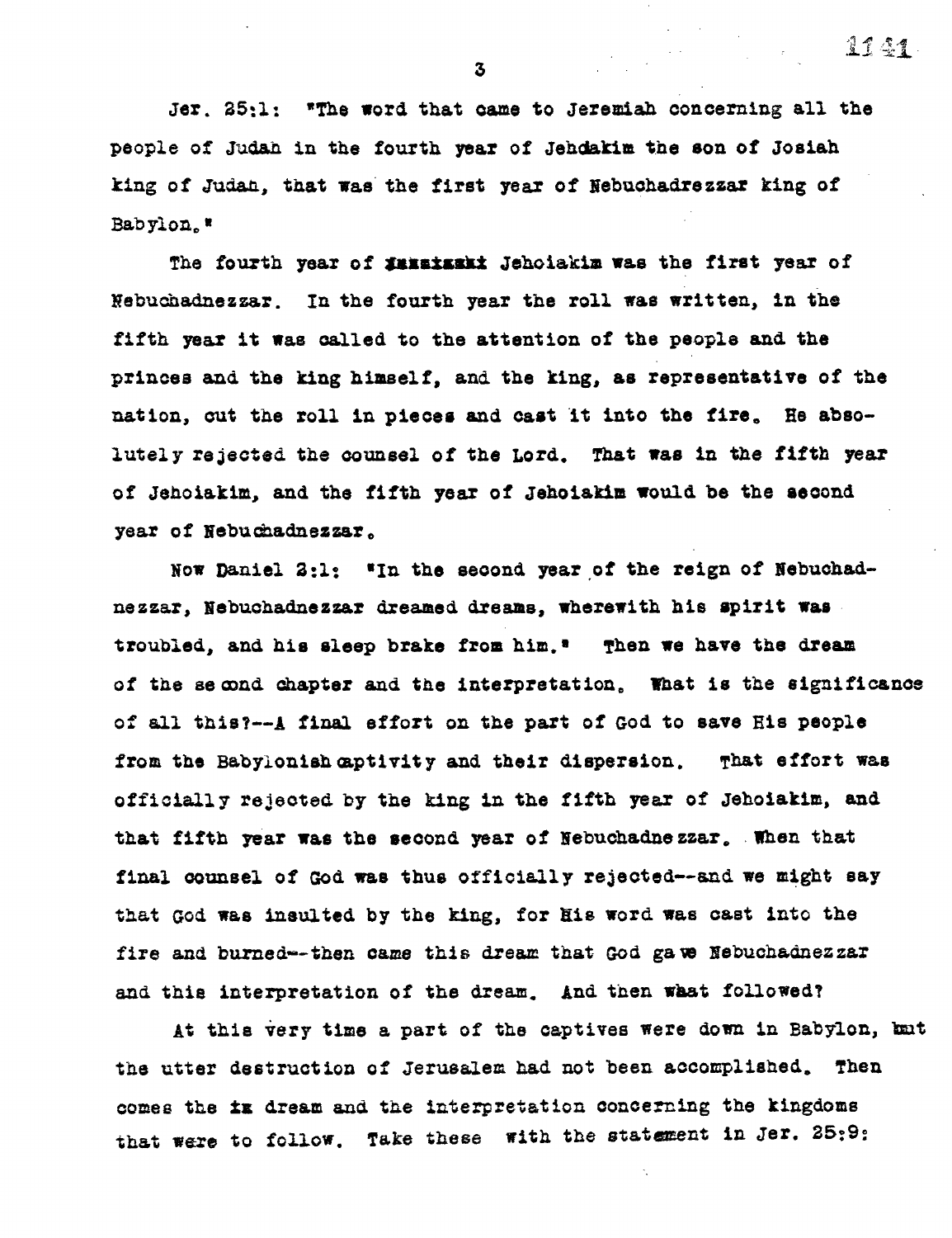**°Behold, I will tend and take all the families of the north, saith the Lord, and Nebuchadrezzar the king of Babylon, my servant, and will bring them against this land., and against the inhabitants thereof, and against all these nations round about, and will utterly** 

**destroy them, and snake them an astonishment, and** *an* **hissing, and perpetual desolatione<sup>c</sup> <sup>o</sup>**

We read in the first verse of Daniel 1, "In the third year of **the reign of Jehoiakim** *king* **of Judah came Nebuchadnezzar king of Babylon unto Jerusalem, and besieged it, And the Lord gave Jehoiakim king of Judah into his hand.'** 

**The giving of God\*s people into the hand of Babylon was the beginning of that long period during which God's people were under**  foreign rulers, and that the **IIIIE** turning point. You take the **history of Egypt. Egypt was not allowed to prevail against Judah although it is significant, I think, that at the time when Nebuchad» nezzar captured Jerusalem, Jerusalem was a vassal of Egypt. But that was the end of these efforts.** 

**Assyria never was permitted to overthrow Judah. Assyria overthrew the northern kingdom more than a hundred years before Babylon prevailed over Judah, but** *Assyria* **was not able to prevail over Judah. Take that signal victory in the crisis in the reign of Hezekith, when God, through His prophet, announced what would happen, and then fulfilled His word in the case of the Assyrian hosts, and Assyria Was never able to conquer Judah. But you come to the fourth and fifth years of Jehoiakim, and you come to a turning point; and. from that time forward God's people were under foreign rulers. That changes the whole situation, the whole outlook. Then we have those kingdoms to deal with, and we begin tnat line of kingdoms that mark** 

**-4--** 1142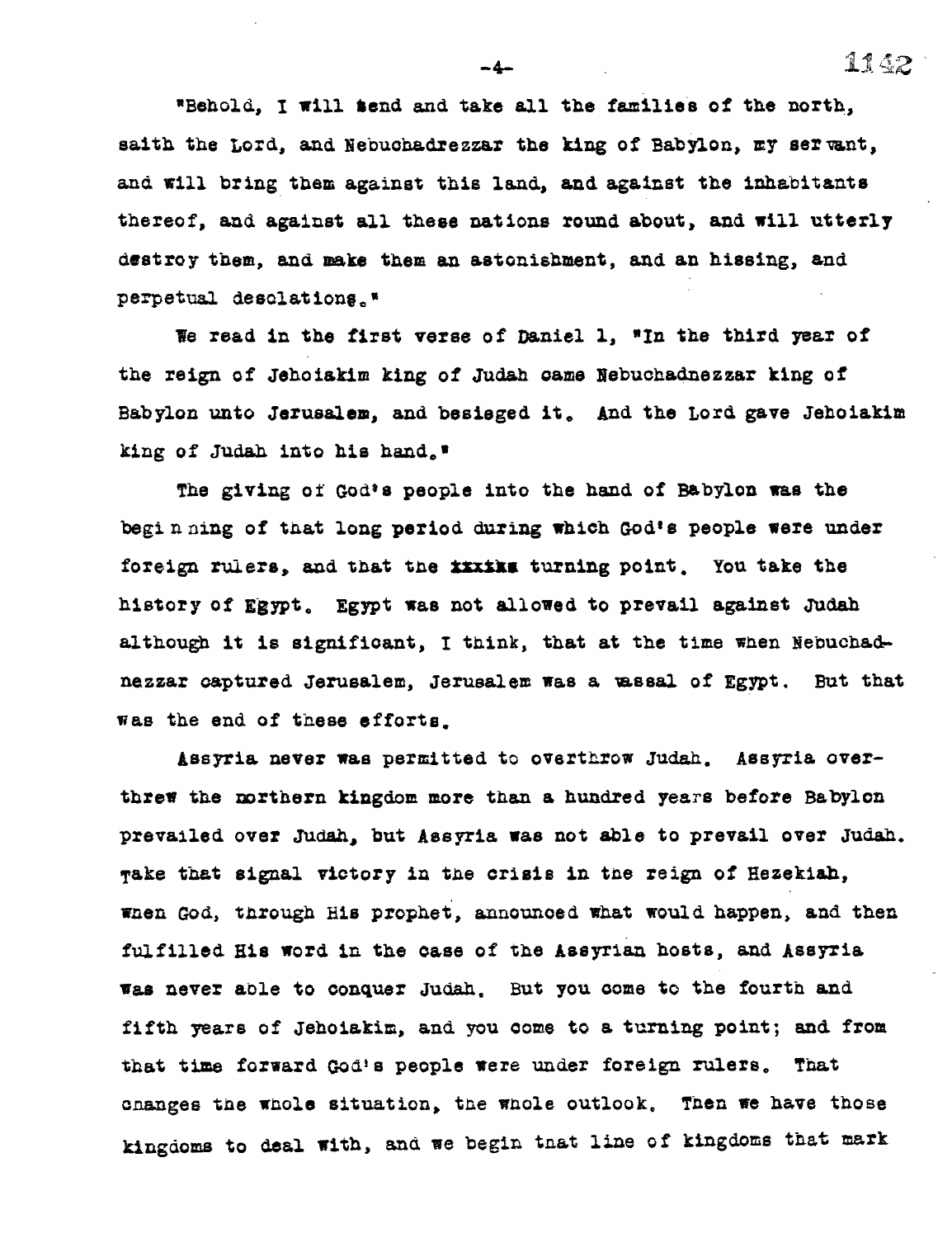**<sup>5</sup>**1143

especially the history xxx of the development of God's work. It is **Babylon, Medo-Persia, Grecia, Rome Pagan, Rome Papal, and the United States; and you have that line right down through. The United States of America is the first government from the time of Babylon that has not used its civil power to enforce a religion upon the people. God gave his people into the** *hands* **of Babylon, and they have been under foreign powers ever since. This long period of time began with God giving his people into the hands of Nebuchadnezzar king of Babylon. It closes with the giving of his people into the hands of modern Babylon for that long period of time during which they were oppressed The United States appears on the scene as the last government, and this government is an exception to the whole** *line,* **in not using civil power to enforce a religion upon the people. But when that**  governøment perverts the trus Christian principle under which it was founded and turns about and oppresses the people of God, that brings **an end to the whole line of history.** 

**That principle is involved7--the rejection of God's counsel by**  His prophets led those people to xxx. where God turned them over to **be chastised by civil powers. He permitted it, and he has permitted it during these long centuries. At the close of this controversy, a power appears on the stage of action, founded on a divine principle,**  the first one in this whole line of history founded upon this princi**ple,--that the civil power should not be used to** *bind* **the conscience, to enforce religion.** 

**Efforts have teen made, of 'course, to bring this government int0 line. When those efforts prevail, and this government is brought into line with the other powers, there is an end of the controversy, and that is winat gives me the greatest significance of this government in**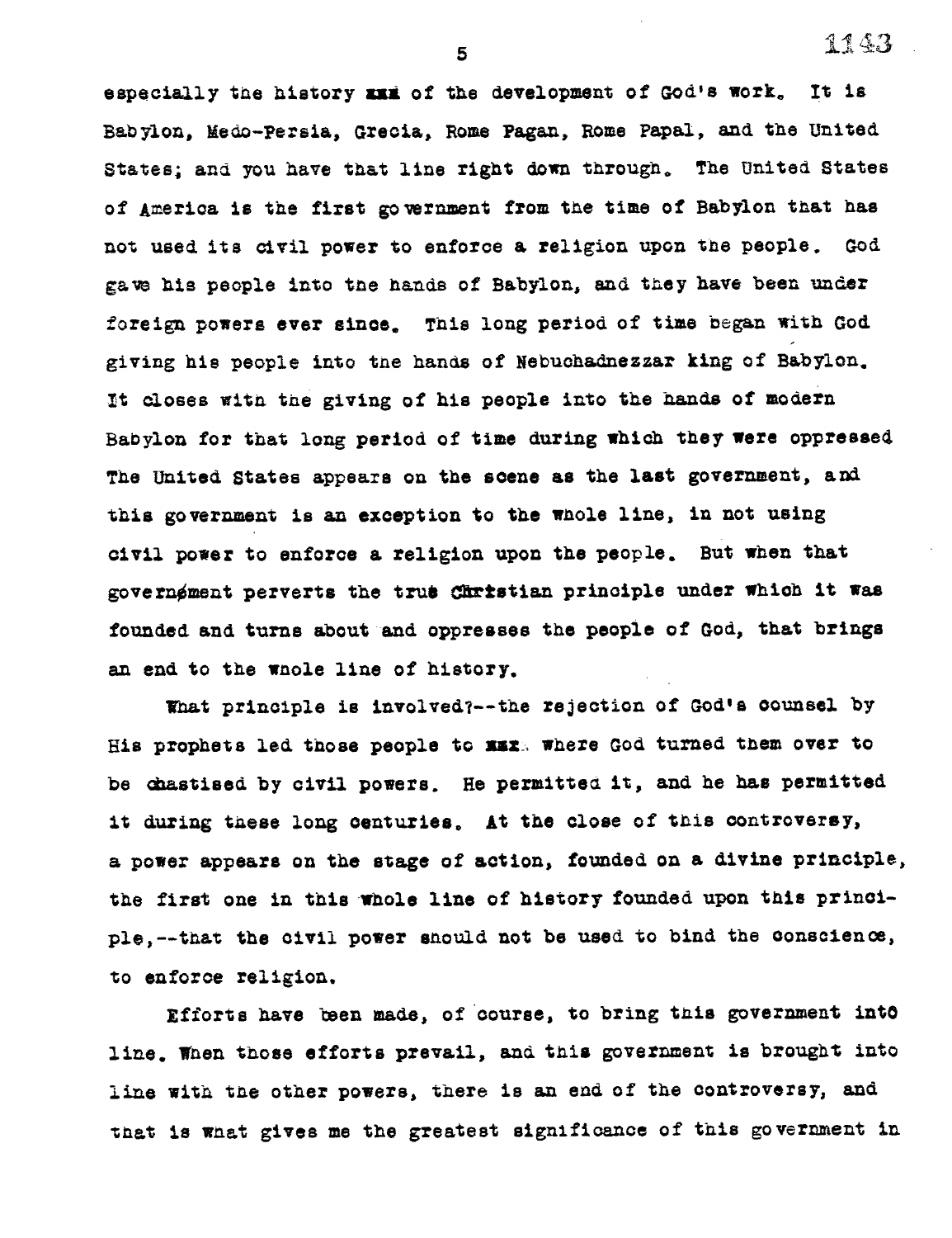**BPF** 6 6 7-22  $1144$ 

**prophecy,--when we view it not as a separate power, but as the last power in this long line.** 

**ZwasesszxxsextlaimeildelImmuise Now, right after the second Chapter of Daniel comes the third., The second chapter marks that turning point is when the people of God were given to the power of governments. The third chapter snows that God did not give them**  under the power of governements to be persecuted. He calls Nebuchad**nezzar "my servant," He gave his people into their hands, but Babylon was cruel toward his people. The third chapter of Daniel shows plain**ly **illian those** governments that cruelly oppress his people are held **accountable to Him for it. The people are given into their hands, but the governments are not given the privilege of persecuting them. Otherwise all persecution would be justified. The third chapter of Daniel coming right there is to show God's mind concerning this**  matter of the perseuction of his people, although he has given them **under the hand of- these powers because of their transgression.** 

**That principle goes parallel with the other. From the time of the fourth and fifth years of Jehoiakim, we start on a new line of history, and I think that change should be marked in order to properly interpret both prophecy and history.** 

**J. N. ANDERSON: Ara we justified** *in* **saying that Babylon persecuted the people of God and tried to.overthrow their religion? And**  the same of Medo-Persia? It seems to me they were given a large **measure of liberty under both of those powers. Barring the experience of Esther, I have yet to find where the Jews were not given the greatest of freedom. Have we any record of Babylon trying to overthrow the Jewish faith, as a faith?** 

**W.W,PRESCOTT: We have a record of God's mind concerning 'Babylon's treatment of His people. in the first place we have the principle that**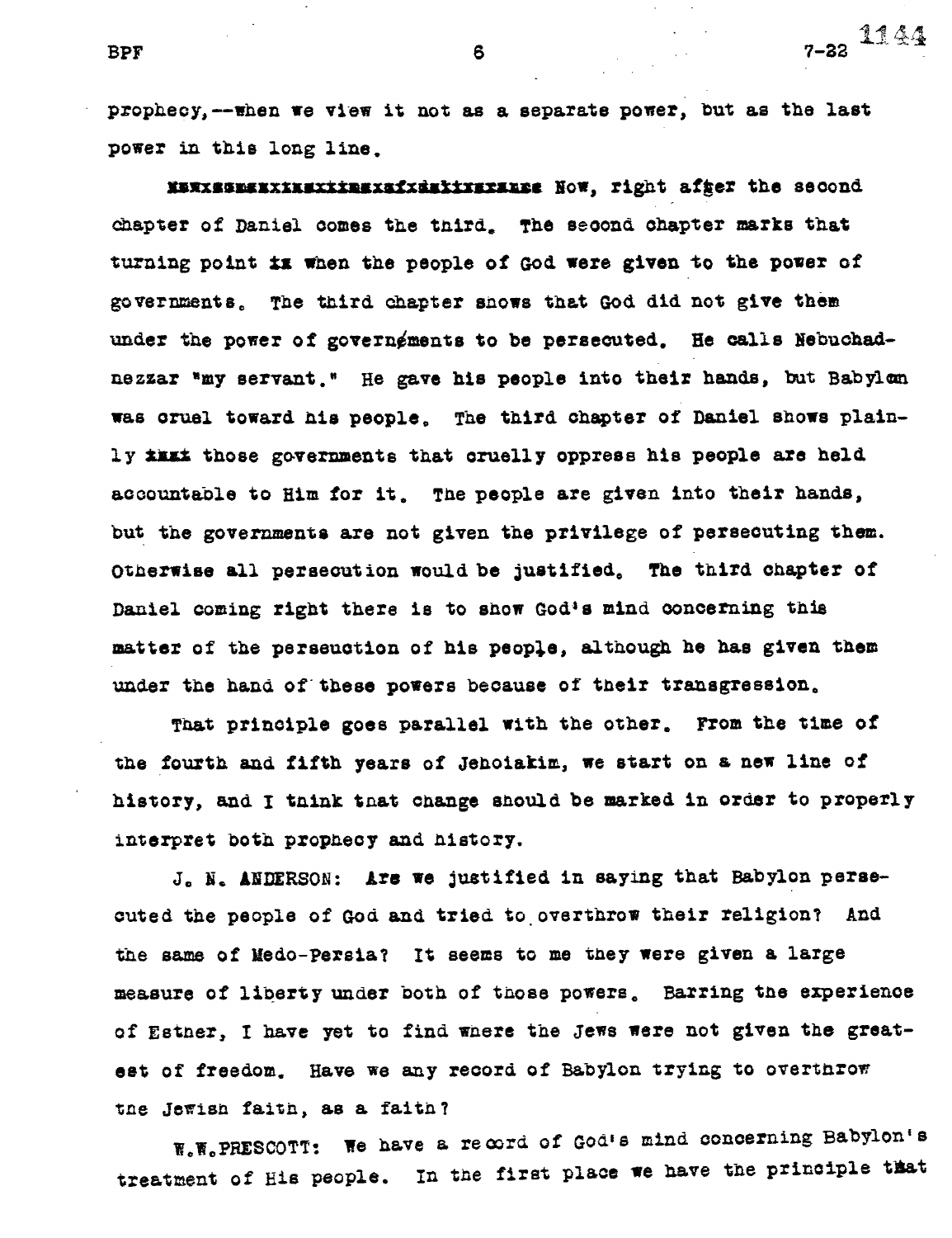**is laid down in the 10th chapter of Isaiah. Speaking of Assyria, he says Assyria is the rod of his anger, sand the staff in their hand is mind indignation.\* That same principle applies to the other powers. He complains that Babylon, when given power over his people, used that power cruelly.** 

**J.** N. **ANDERSON: 'here do we find that?** 

**(Several references were given in reply to tnis question, such as Jer. 51:24, 25, 50:17, and 51:44, also the 34th verse.)** 

**W, W, PRESCOTT: Take the third chapter of Daniel. That certainly was persecution against the Jews because of their faith.** 

**J.** b, **ANDERSON: Yes, those three men.** 

**W. W. PRESCOTT: But that was representative. Now as to Medo-**Persia and Grecia, I do not place so much stress upon those. They **occupy a subordinate place altogether, In the second chapter of Daniel, all that is said about those two is one short verse, It is Babylon and Babylon, Jerusalem and Jerusalem. That is where the stress is. Just think of the sapce that is given to those right down through to the end. Medo-persia and Grecia are simply connecting kingdoms.** 

**J. N. ANDERSON: I was trying to get at the philosophy of the**  history of these events. Wouldn<sup>t</sup> t we have to say that the philosophy really is this, that Babylon, in a large measure, as an *surismly* **earthly kingdom, and Medo-Persia and Greece, so far from persecuting Gode s ktngammx people, they rather built up the kingdom of God. The Mello-Persians restored them to Jerusalem. Alexander gave them great liberties in Alexandria, and** *in* **Jerusalem and Palestine. Those are the facts of history.**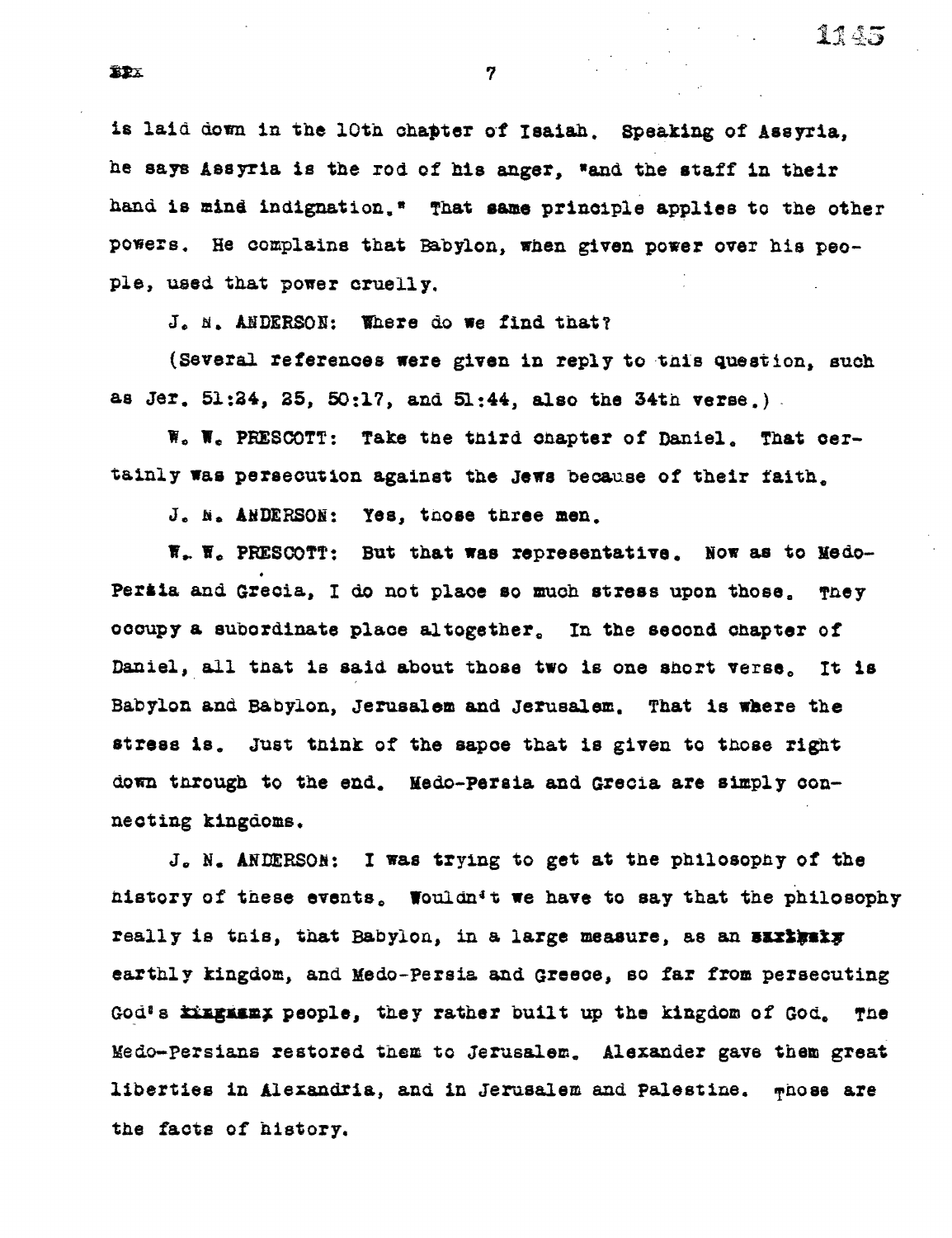1146

**W,W,PRESCOTT: When you come to the question of tracing Godie purposes and his plane, then I look to the Bible for the guide; and as I take this whole picture in, it is a picture of this controversy**  between two opposing forces,--xxxxxai the god of this world and the **God of heaven; and the God of heaven is represented by His Son, through whom he carries on this whole affair. Take the picture in the Bible, and you certainly must see that Medo-persia and Grecia are subordinate, It is the first and the fourth kingdom4 that occupy the space. You find it in the third chapter of Daniel, in**  the 7th, the 8th, 11th and 12th chapters,--and you find it again in Revelation the same way,--that he attempted to establish his king**dom on earth with Babylon as his capital. When that kingdom was overthrown by Medo-Persia, because that kingdom rejected the counsel Of God and the threefold message, then these religious ideas do not come down through Medo-pe±sia and Grecia, but from Babylon: to Rome by way of Pergamos. MedoQPersia had a hatred of idolatry, while idolatry is the thing that stands out in Babylon. That is true in**  both ancient and modern Babylon. what is the visible expression of **setting up one in the place of God, putting up one in the place of Christ.** 

**8** 

**Those principles are the principles I look to, God gave his**  people into the hands of Babylon. They were under those powers. They were not what they were before. The shekina glory was never **restored. They were never free from temporal rulers from that time on.** 

**W.E.BOWELL: I want to ask this question, Professor prescott: In speaking of the children of** God being under different **rulers from the fall of Jerusalem down to our own time, do you mean by that under** 

 $\overline{\mathbf{x}}$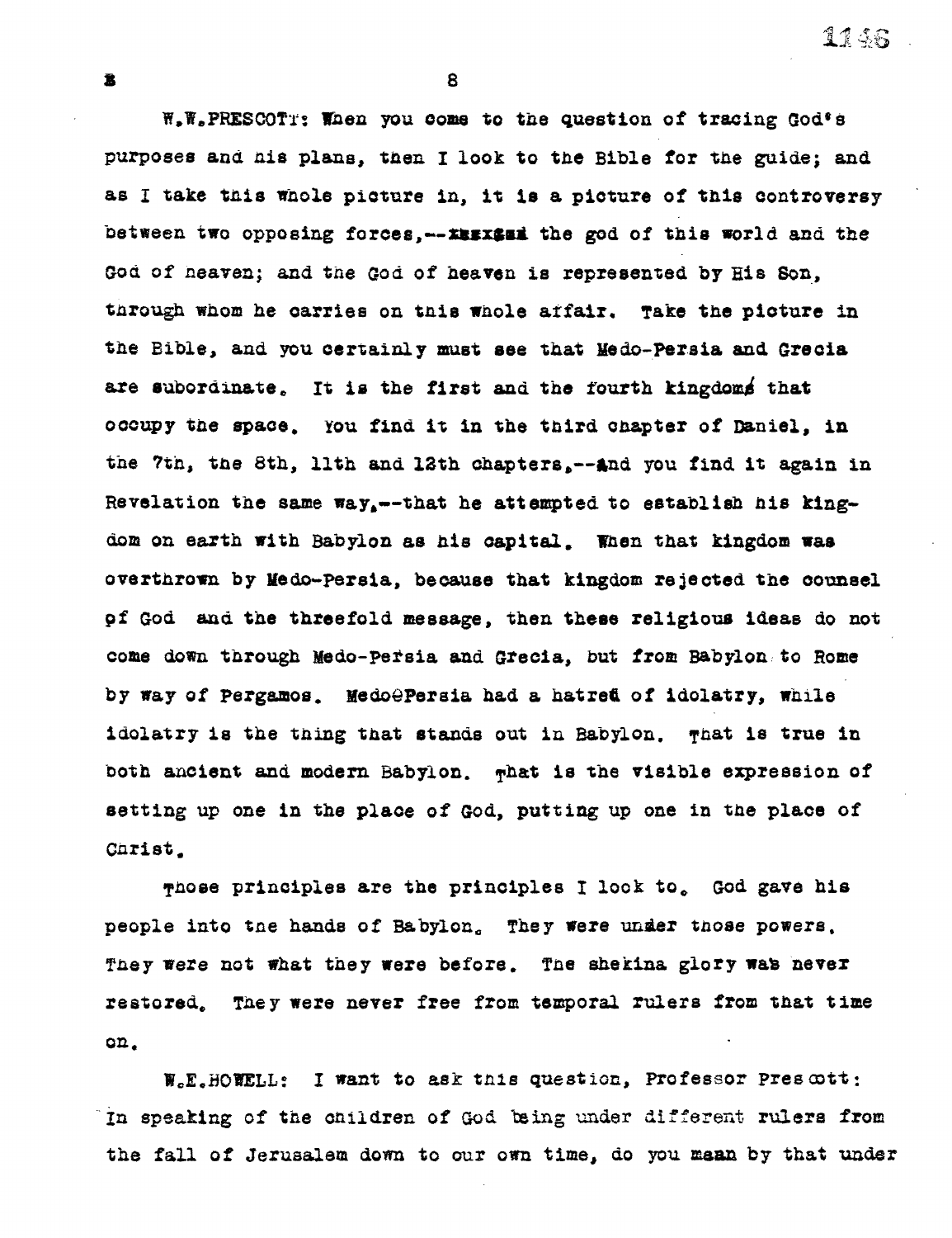**their rulership in religion, or in the matter of both religion and civil** *matters?* 

*W. W.* **PRESCOTT: Both, I think. They are under the will of the powers, That was a new experience for them.** 

**W. E. ROWELL: There** *was* **a question asked here yesterday that it seems to me is worthy of discussion, for I believe it is in\_ the minds of all of useIt was this: What is the distinction between sacred and secular history? We have it said in connection with the schools of the prophets that sacred history was one of their lines of study, And I believe that the viewpoint that our teachers want to**  get of history is the Bible viewpoint, the viewpoint that will make **the teaching most effective to the gospel work. That is what we are makt aiming at in our work. We want to get a view of our history teaching that will make it more beneficial for our distinctive denominational needs. I have heard heads of our college departments the past mmxixsz<sup>a</sup> four or five years aga indicate that they had a burden right along that line,--to make our history work function more fully for denominational purposes than it seemed to them it had** *been* **doing. That is the kind of light I think we are searching after, I want to read just a** *few* **sentences here that have a bearing on it, and ask you to give a little thought to this matter from the viewpoint of our own teaching.** 

**We have this statement under "The School of the Prophets," that**  蠢 **in the records of sacred history were traced the footsteps of Jehovah,' If we use sacred history in a restricted sense, in the** *sense that* **is presented in the Scriptures, where there is direct dealings with God's people, I think it would be easy to agree that that would be within the scope of sacred history.** 

**In the chapter on history and prophecy, there is this further.** 

**9 11.57**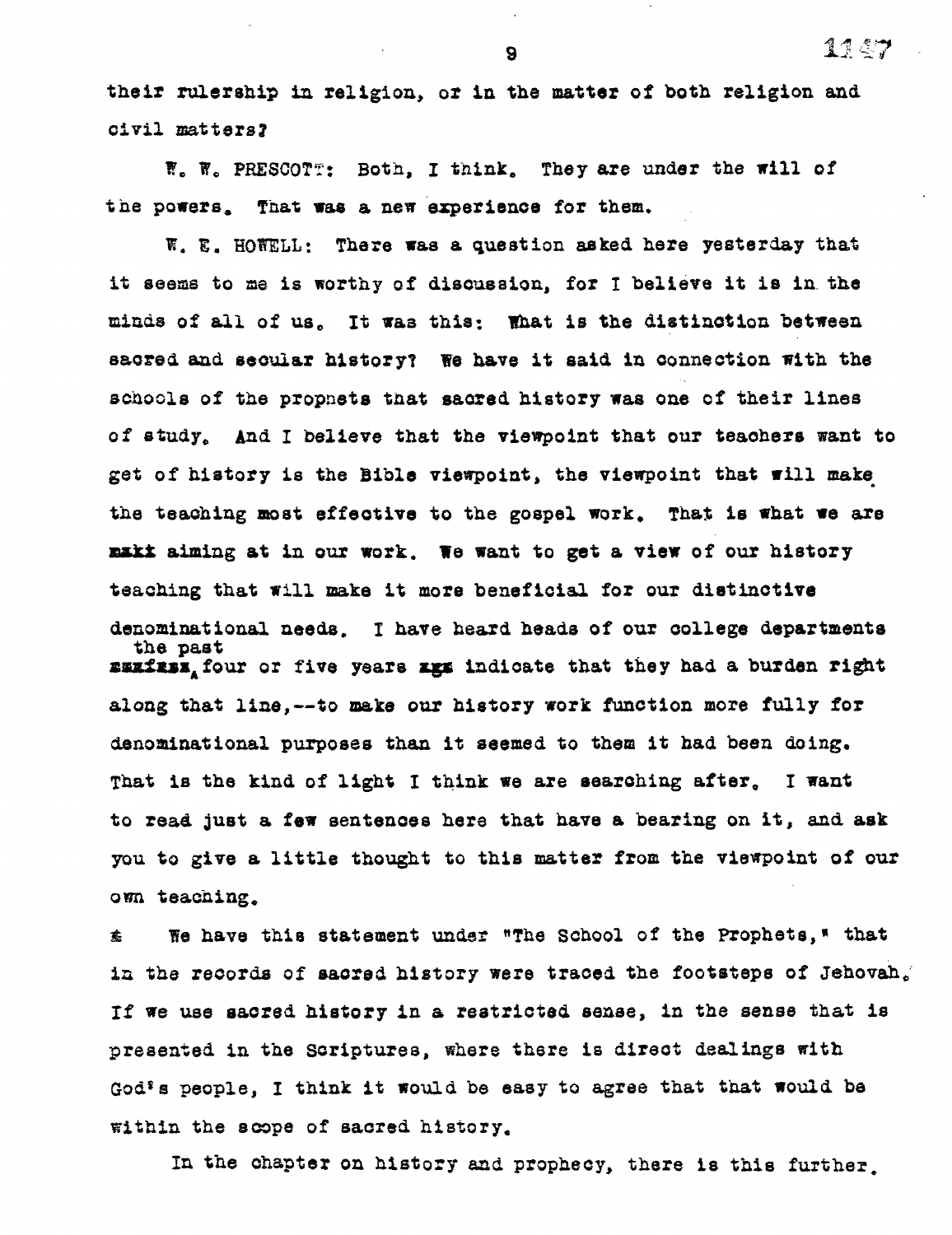**It reads as follows:** 

**"The Bible is the most ancient and the most comprehensive history that men possess. It came fresh from the fountain of eternal truth, and throughout the ages a divine hand has preserved its purity. It lights up the far-distant past, where human research in vain seeks**  to penetrate. In God's word only do we behold the power that laid **the foundation of the earth, and that stretched out the heavens. Here only do we find an authentic account of the origin of nations. Here only is given a' history of our race unsullied by human pride or prejudice.** 

**"In the annals of human history the growth of nations, the rise and fall of empires, appear as dependent on the will and prowess of man. The shaping of events seems, to a great degree, to be determined by his power, ambition, or caprice. But in the word of God the curtain is drawn** *aside,* **and we behold, behind, above, and through all the play and counter-play of human interests and power ad passions, the agencies of the all-merciful One, silently, patiently working out the counsell of His own will.** 

**°The Bible reveals the true philosophy of history."** 

-10-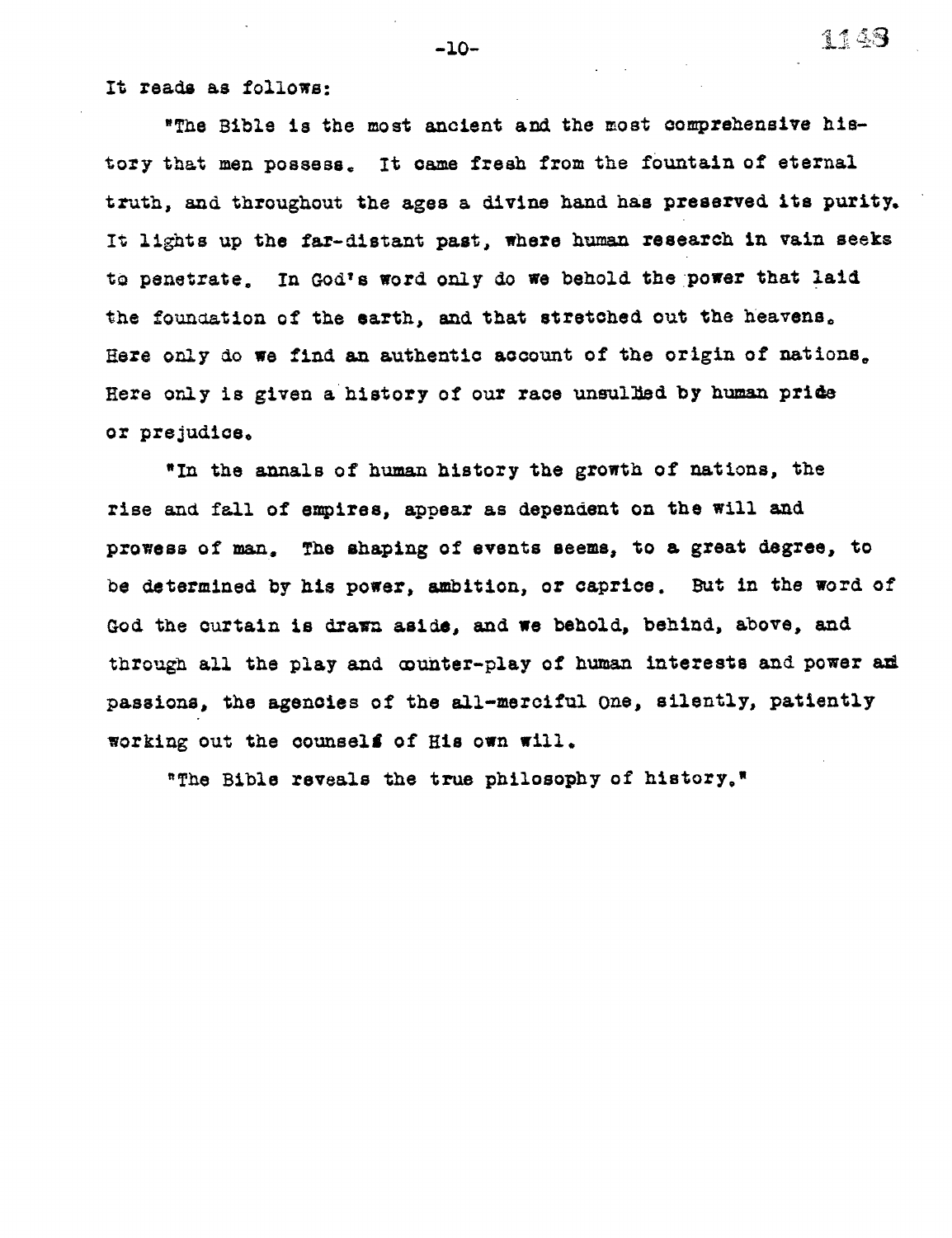**There are some thoughts there that have a bearing upon this question, and I thought the question asked yesterday was a very pertinent one. truss In** *our* **teaching and pursuit of the study of history, to what** *extent* **shall we distinguish** *between* **sacred and secular his**tory. If God's will is being worked out, and has been worked out in **tne past in the history of human passions and power and caprices, it certainly is a most fascinating study to discover that relationship between God's people and the people of the world.** 

**Allow me this one more suggestion: Uszaxis That any thought have had about God's relation to the events of the world as recorded in any kind of history, I find the same practical difficulties** *in*  **the matter as I find in discovering God's relationship to all the phenomena of nature about us, and to many other things that come under the range of Christian study. There is certainly a marked relationship between the Creator and the laws and principles of mathemattes, and I have heard some of our mathematics teachers bring out some most impressive lessons ip connection with the higher mathematics and other which give one added apprehension and comprehension of what God is and how He works.** 

**But to attempt to do that in every demonstration of Geography is an experience that is beyond any compass of** *mine* **or any other teacher that I have foumd. I am not saying that it is not there, but to discover it is a very fascinating search. And as we search with that in mind, we find more than we tnoughtwe could. How can we discover the true philosophy of history? The statement here is that the Bible reveals it. It certainly means this much, that we must keep the Bibs**  pretty close to our historical studies if we are going to tract it **right through and get the superlative benefit from that study.** 

**11**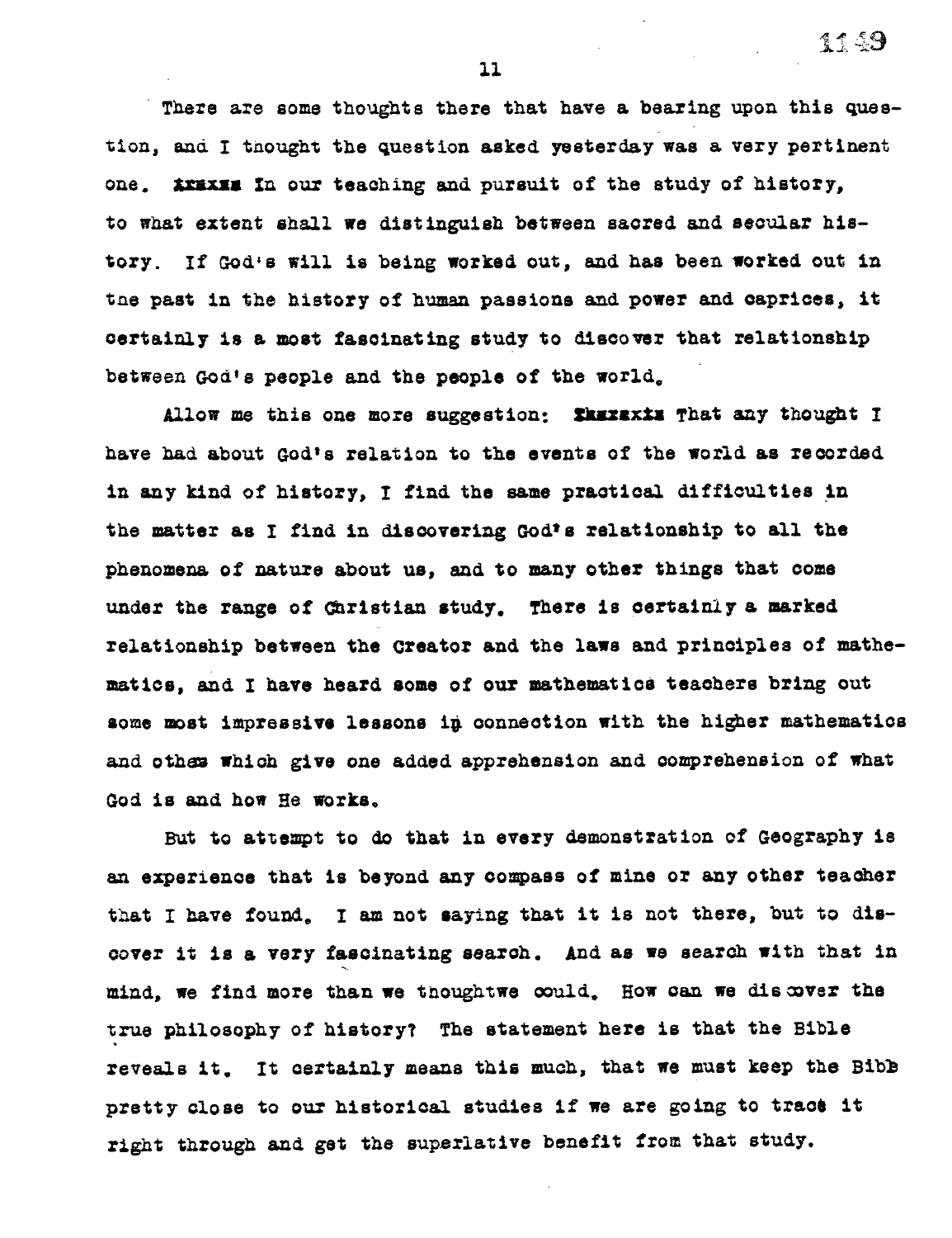**WoR.FRENCH: The philosophy of history is a very large subject,**  I **do not believe it has come from the compass of** *any* **one mss mants conception. To my mind it is a great deal like the blind men who want to see the elephant. There are certain generil principles upon which we agree. There** *are certain* **general principles that must govern us in tracing the hand of God in history.** 

1150

We must remember that while the footsteps of God are traced in **history, the footsteps of Satan are also traced there. Before Christ came to this world, God had a kingdom in this world. I will give you the relations that govern ass me in tracing the** *hand* **of God in ancient history, God had a kingdom in this world. He dealt only with those kingdoms that were related in some way to His kingdom, Babylon comes into notice** *when* **she is related to Israel. Medo-Persia Gracia and Rome are noticed in the Bible in sacred history when they**  *name into* **touch with His people and performed some phase of work toward His kingdom,** *either* **for its advancement or the punishment of his people.** 

But now since Iszael has been overthrown we have no literal **earthly kingdom of God** *in* **this world. He has chosen no one nation to he His nation. The church is** *his nation in the* **Christian dispensation. Then I must trace the hand mg of God in history as related to His church. And the nations that influence the giving of the gospel either helping or hindering it, are the ones that I must study in my correlation of the study of history and the Bible.** 

Today those nations that have been closed to the gospel are open. **God has miraculously opened their doors for the preaching of the gospel.** 

**QUESION: What kept them closed?** 

**FRENCH: Why, the other power, of course. There is a great con-** 

**12**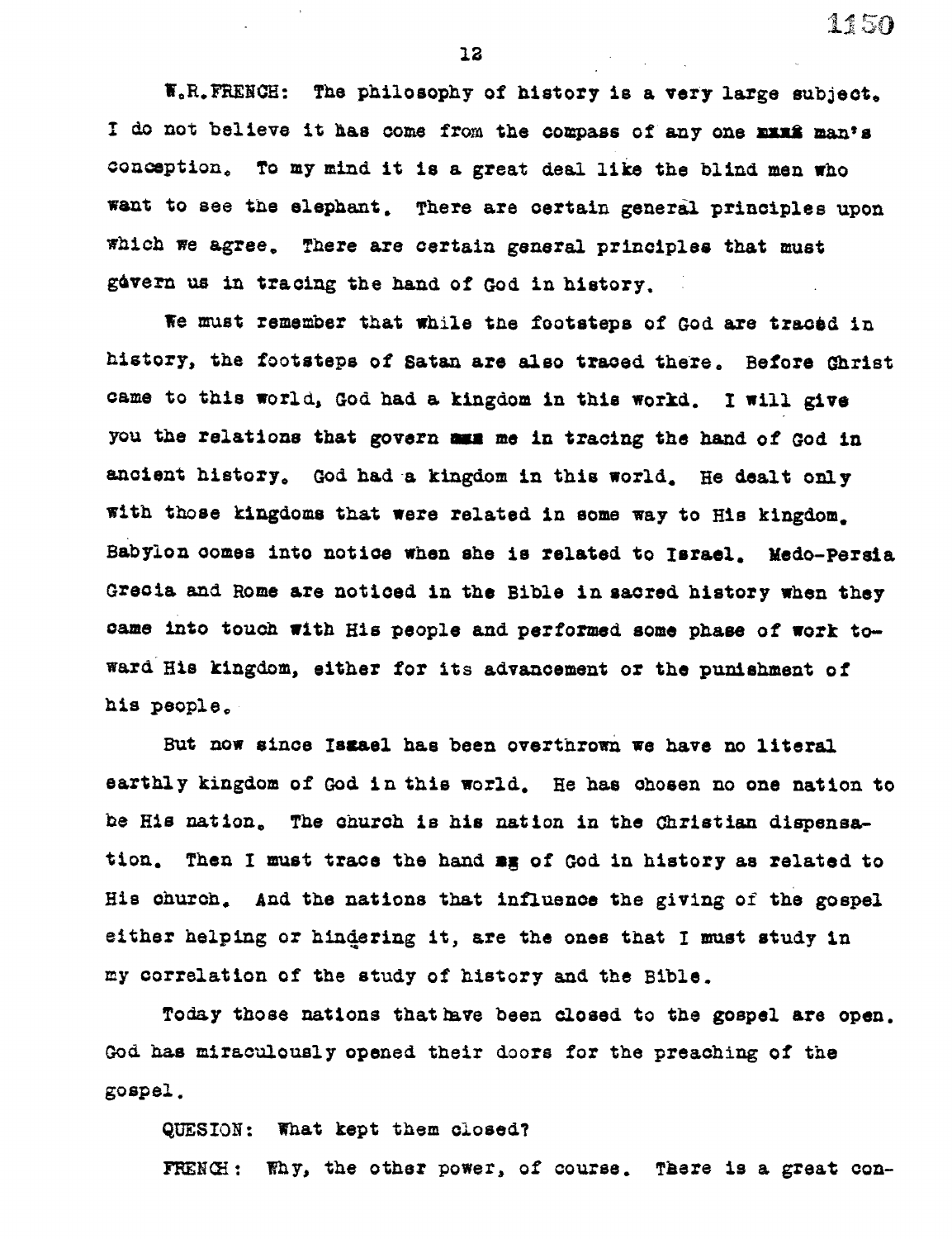**troversy between Christ and Satan, and we must recognize that in every part of history. The difficulty in understanding this has been clearly illustrated here among us, Most of our discussion since we have been here has been over this one point. We do not know whe-Ikaxsxxsxxxxasx.timxIks the: the correct date is 1793 or 1798, 533 or 538. If we could clearly discriminate in all those details, we could be in a unanimity of opinion. In some general facts we thoroughly agree, just like some of those men who went to see the elephant. We all know that history and Bible must be correlated, but how are we to discern the footsteps of God in history?** 

**C. M. SORENSON: This is the crux of the whole matter; and the Bible gives us the philosophy, and history gives us the outworking of it, There was an old Greek philosopher who said, 'History is philosophy teaching by example! And that is what we must do with history.** 

**The economic interpreter of history takes economic facts all through human progress and stresses those. The politician will do the** *same* **thing, and so it is with different classes of men. We get the Christian philosophy of history. That is revealed to us in the Bible. These other men have partial philosophies,--and we sometimes get a partial philosophy, too.** 

**Now there are two lines of power operating. Imperialism has**  two types of motives behind it. Most of the men *inx* who bring it **about do so because of the greater profits on investments. Imperialism in the British Empire is largely on the economic basis. Great Britain has the capacity to see that the more the missionary goes into ks her heathen possessions, the more coal oil she sells, and the more knives, forks and sppons she has to manufacture and sell, and so they favor what might be called the by-products of missions.' They favor** 

**13 13 1451**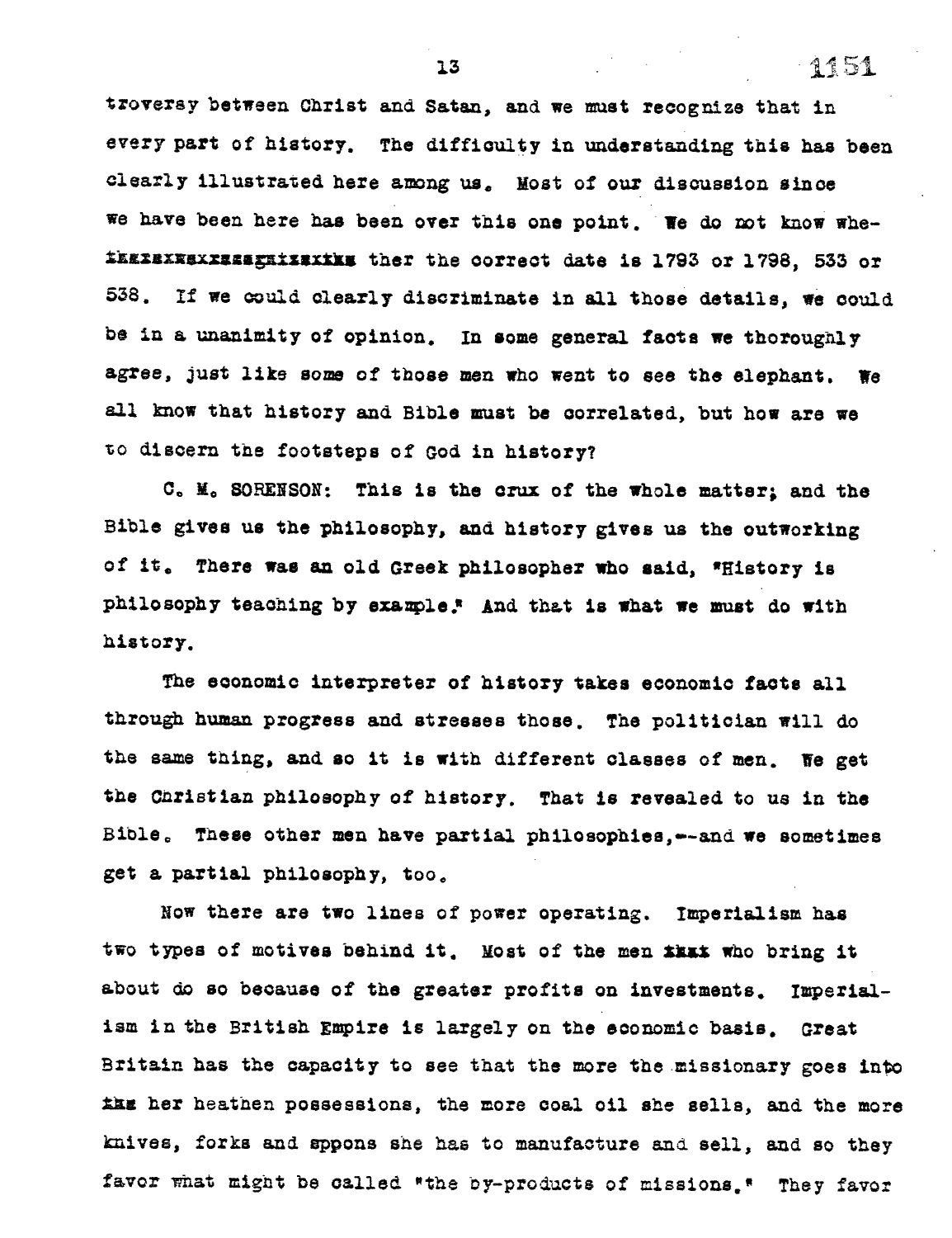**missiors" not as such, but for the civilizing uplift that missionaries give to the natives. That is working out God's purpose.** 

 $1/52$   $\frac{2}{2}$ 

If a man catches that thing from the Bible once, he can saka deal **with all these multitudinous facts of history and can organize them. The truest pillosophy we have is given by revelation, and I think that the great philosopher Paul gave Godts philosophy of Ustory in Acts 17:26-2: "And hath made of one blood all nations of men for to dwell on all the face of the earth, and hath determined the times hafazahama before appointed, and the bounds of their habitation; that they should seek the Lord, if haply they might feel after him, and find him, tnougn he be not far from every one of us,"** 

**The extension of opportunities for individuals to seek after**  God and find Him is the purpose of God. Wasaxx We know that if **Germany had. won the war, practically every mission land on earth would have been dosed except to missionaries made in Germany, for**  the German empire had one policy, and that was to allow only German **missionaries in its territory. They must be made in Germany so as to serve as a tool through which Germany could work.** 

But most of the missionaries come from the United States, and **I can very distinctly see the hand of God in mission extension in the way the world conflict has turned out. I expected it would turn out that way when it started, 4ust because of the way Germany has**  acted in shutting out missionaries from the lands she has controled. **vie read that** 

In Gen, 1:28<sub>4</sub>God said to His people, "Be fruitful, and multiply, and replenish the earth, and subdue it." That is, he was to be master **of affairs. So when we harnessed up steam we h fulfilled a part of God's command. I think it is a pity that** men did **not discover anaesthetics long ago. They had butchery instead of surgery in past ages. Men might just as well have discovered that ages and ages ago.** 

**-14-**